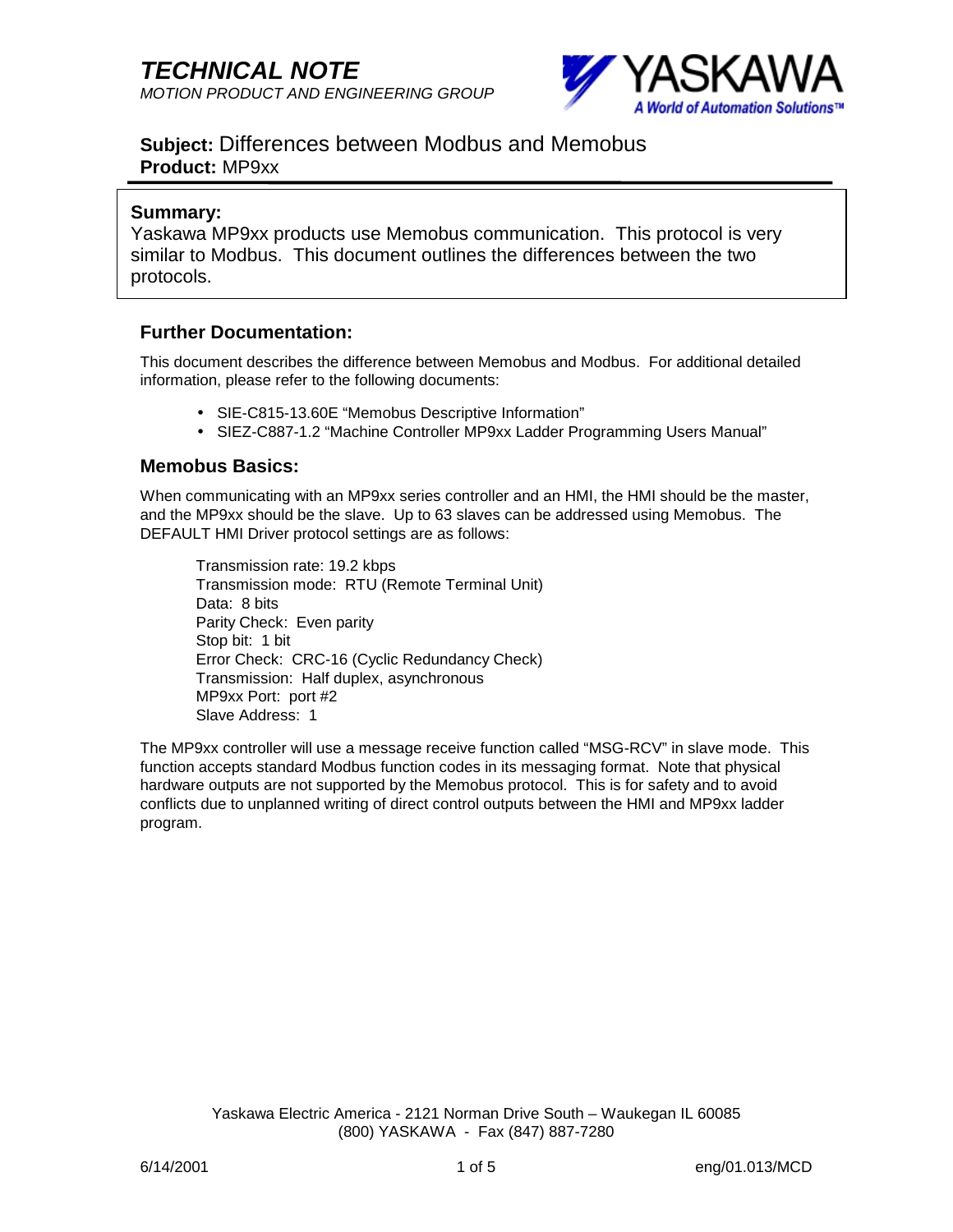

The HMI Driver should support the following function codes for the MP9xx series controllers:

| <b>Function</b><br>Code | <b>Register</b> | <b>Description</b>                                    | Max QTY per<br>Query message |  |  |
|-------------------------|-----------------|-------------------------------------------------------|------------------------------|--|--|
| 01H                     | <b>MBXXXXXX</b> | <b>Read Bit Condition</b>                             | 2000                         |  |  |
| 02H                     | <b>IBXXXXX</b>  | Read Physical Hardware Input                          | 2000                         |  |  |
| 03H                     | <b>MWXXXXX</b>  | Read Contents of Holding Register                     | 125                          |  |  |
| 04H                     | <b>IWXXXX</b>   | Read Contents of Physical Hardware<br>Input Word      | 125                          |  |  |
| 05H                     | <b>MBXXXXXX</b> | Write to Single Bit                                   | $\mathbf 1$                  |  |  |
| 06H                     | <b>MWXXXXX</b>  | Write to Single Holding Register                      | 1                            |  |  |
| 08H                     | $\overline{a}$  | Loop-back test                                        |                              |  |  |
| 09H                     | <b>MWXXXXX</b>  | Read Contents of Holding Register<br>(expanded)       | 252                          |  |  |
| 0AH                     | <b>IBXXXXX</b>  | Read Physical Hardware Input (expanded)               | 252                          |  |  |
| 0BH                     | <b>MWXXXXX</b>  | Write to Multiple Holding Register<br>(expanded)      | 251                          |  |  |
| 0DH                     | <b>MWXXXXX</b>  | Discontinuous read of holding register<br>(expanded)  |                              |  |  |
| 0EH                     | <b>MWXXXXX</b>  | Discontinuous write of holding register<br>(expanded) |                              |  |  |
| 0FH                     | <b>MBXXXXXX</b> | Change conditions of multiple bits<br>(expanded)      |                              |  |  |
| 10H                     | <b>MWXXXXX</b>  | Write to Multiple Holding Register                    | 100                          |  |  |

## **Memobus Key Features and differences:**

Memobus essentially uses the Modbus protocol. The difference lies in how the MP series controllers interprets the registers. HMI Memobus Drivers should be written with the following considerations:

- 1) The HMI Memobus driver for the MP9xx series controller should appear in the driver selection list labeled as "Memobus" and "Yaskawa MP Series Controllers". Driver version number should also be readily available.
- 2) Bits (1 bit), Words (16 bits), and Long Words (32 bits), and Floating Point words (32 bits) take up the SAME address space (unlike straight Modbus).

Yaskawa Electric America - 2121 Norman Drive South – Waukegan IL 60085 (800) YASKAWA - Fax (847) 887-7280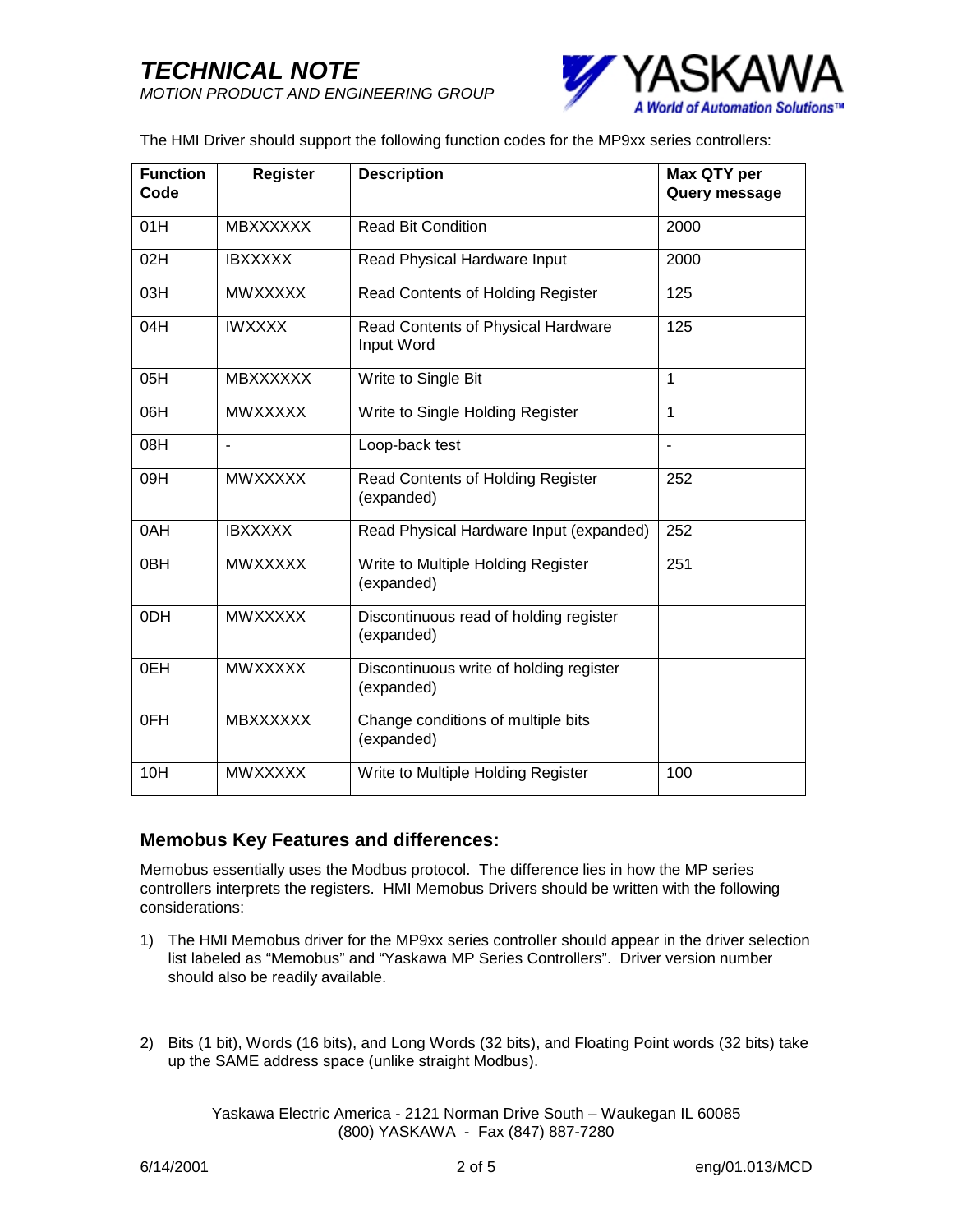

Example: MB000001=1 is same as MW00000=1 is same as ML00000=1. This means that 0XXXX coils, 1XXXX input relays, and 3XXXX input registers do not exist.

3) Register numbers are to be mapped directly (no offset).

Example: Memobus Modbus  $MWO0000 = 40001$  $MWO0040 = 40041$ 

4) All bits are to be set up in reverse order, and expressed in hex.

Address range: MB000000 to MB32767F Value range: on or off (example MB00000F=1 and MB00000F=0) For example, MB000300 is register MW00030 bit 0 in the MP9\*\*.  $MP9**$  bit  $0 = Modbus$  bit XXXXX.16 MP9\*\* bit  $F =$  Modbus bit XXXXX.1 (Note: bit 15 is set up in the MP9\*\* as hex bit F) **Example:**  Bit numbers in MP9\*\* register =  $0$  1 2 3 4 5 6 7 8 9 A B C D E F Bit numbers in the Modbus tag= 16 15 14 13 12 11 10 9 8 7 6 5 4 3 2 1

| Memobus Bit #: F E D C B A 9 8 7 6 5 4 3 2 1 0<br>MW00100: |  |  |  |  | 1 1 1 1 1 1 1 1 1 1 1 1 1 1 1 1        |  |  |  |
|------------------------------------------------------------|--|--|--|--|----------------------------------------|--|--|--|
| Modbus Bit #:                                              |  |  |  |  | 1 2 3 4 5 6 7 8 9 10 11 12 13 14 15 16 |  |  |  |

The Memobus protocol supports individual bit read/write only from address 0 to 4095. Above that address, a bit write to the MP controller requires the HMI driver to (1) read the word which the bit is stored in, (2) mask and set that bit, and (3) rewrite that word to the MP controller. This sets up a danger of the HMI and the MP controller becoming out of sync and possibly over-writing if certain precautions are not taken. Programmers must consider this when assigning bits for read/write usage between the MP9xx and the HMI. It is important to organize all bits within a 16-bit word to be either a read or a write function only.

5) Word holding registers consist of 16 bits (two bytes) and are written directly. Address is expressed in decimal.

Address range: MW00000 to MW32767, Value range: -32768 to +32767

See chart below:

Memobus word: MW00100 = 1111 1111 1111 1111 byte 2 byte 1

Long words consist of 32 bits (two words), high and low words are to be swapped. Address is expressed in decimal.

Address range: ML00000 to ML32766, Value range: -2147483648 to +2147483647

Yaskawa Electric America - 2121 Norman Drive South – Waukegan IL 60085 (800) YASKAWA - Fax (847) 887-7280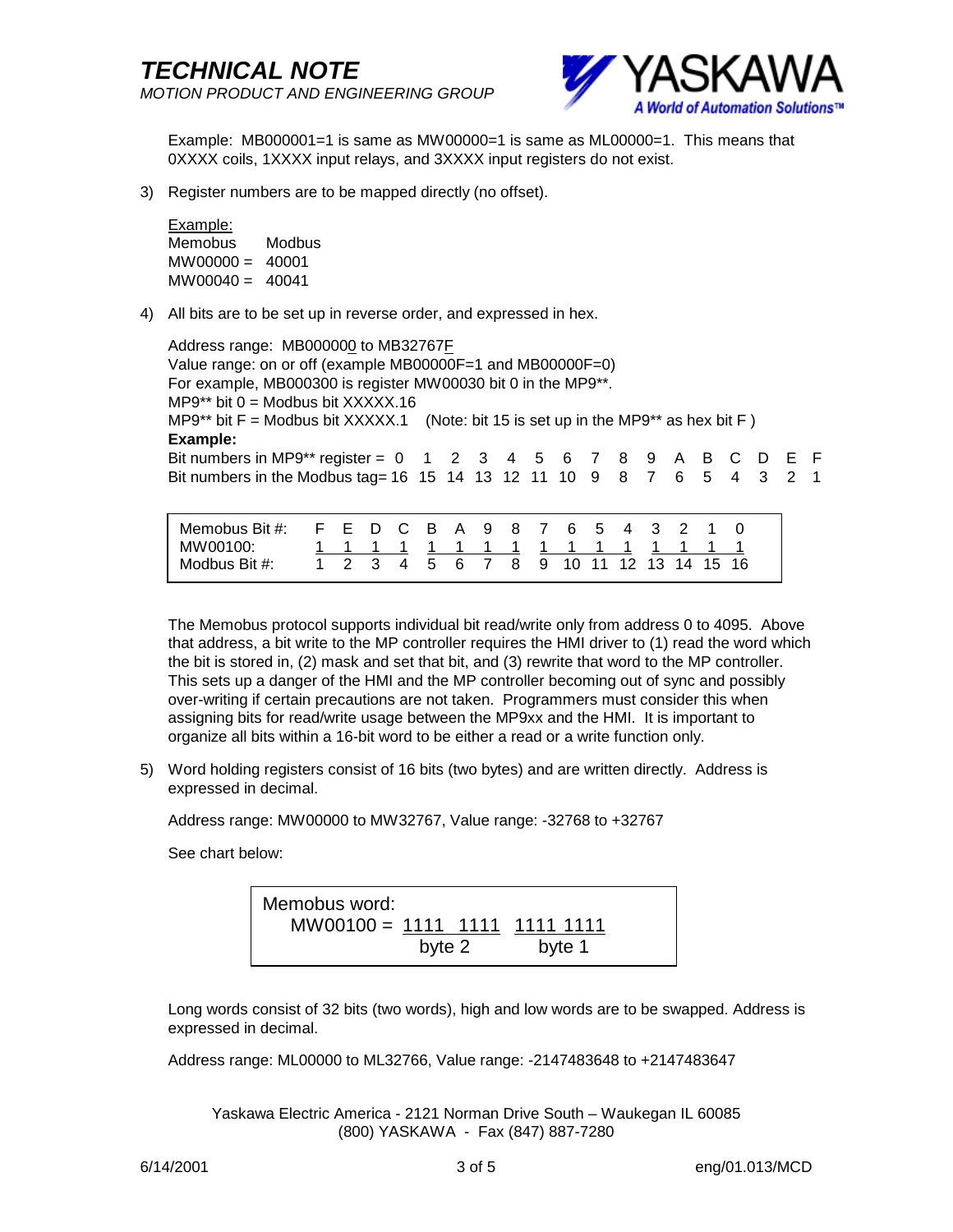*TECHNICAL NOTE MOTION PRODUCT AND ENGINEERING GROUP*



#### **Example for MP930:**

ML00100 consists of MW00100 (low word) and MW00101 (high word)

See chart below:



6) Floating point words are 32 bits and are in Intel 486 Single precision format (IEEE Floating Point). The address is expressed in decimal.

Address range: MF00000 to MF32766, Value range: +/- (1.175E-38 to 3.402E+38),0

Intel 486 single precision format: Bit 31=sign, bit 23-30 is biased exponent, bit 0-22 is significant.

All MP Series products round to display real numbers (floating point) to display 7 digits (if the  $8<sup>th</sup>$  digit is 5 or greater, then the 7 digit is rounded up).

7) Input registers are accessible for direct monitoring at the HMI. IB, IW, IF. Address is expressed in hex.

Address range (MP940): IW0000 to IW07FF (2048 decimal)

Address range (MP930): IW0000 to IW0FFF (4096 decimal) – Use this as the maximum value.

8) Output registers (physical output points) are not accessible in Memobus.